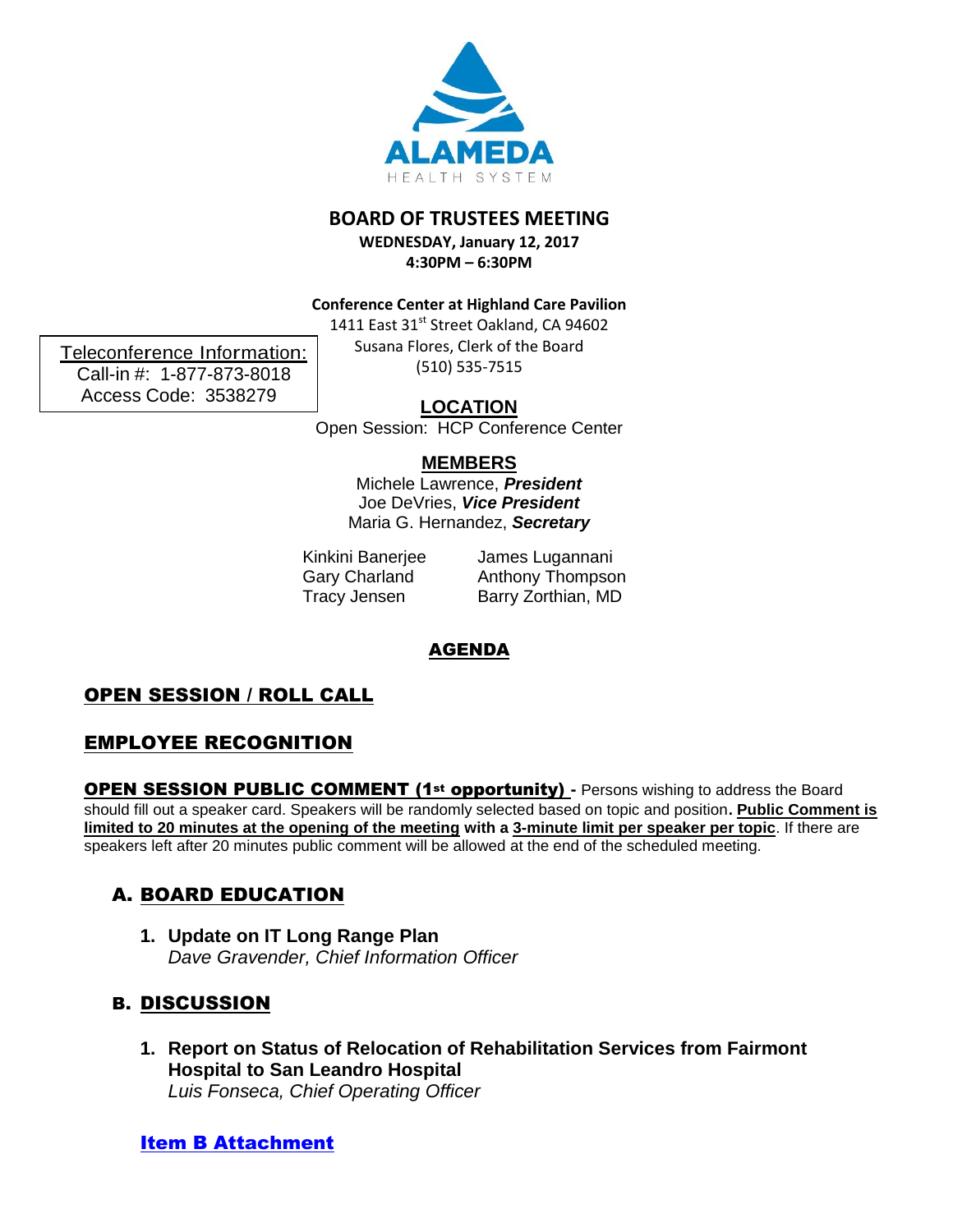## C. CLOSED SESSION

- **1.) Conference with Labor Negotiator UHW Alameda Hospital [Government Code Section 54957.6] (1 matter)** *Jeanette Louden-Corbett, Chief Human Resources Officer*
- **2.) Conference with Legal Counsel - Potential Litigation [Government Code Section 54957.9(b)] (1 matter)** *M.D. Moye, General Counsel*
- **3.) Personnel Matter – Performance Evaluation – Chief Executive Officer [Government Code Section 54957.6] (1 matter)** *Delvecchio Finley, Chief Executive Officer*

*Reconvene to Open Session*

## D. REPORT: Report on Action Taken in Closed Session

**OPEN SESSION PUBLIC COMMENT (2nd opportunity)** - Persons wishing to address the Board should fill out a speaker card. Speakers will be randomly selected based on topic and position**. Public Comment is limited to 3-minutes per speaker per topic**.

### Trustee Comments

### Adjournment

**Agreements [for Better Communication](http://www.alamedahealthsystem.org/sites/default/files/Agreements%20for%20Better%20Communications_7.pdf)**

#### **Trustee Call-in Location:**

Jim Lugannani 8911 Gilman Drive La Jolla, CA 92037